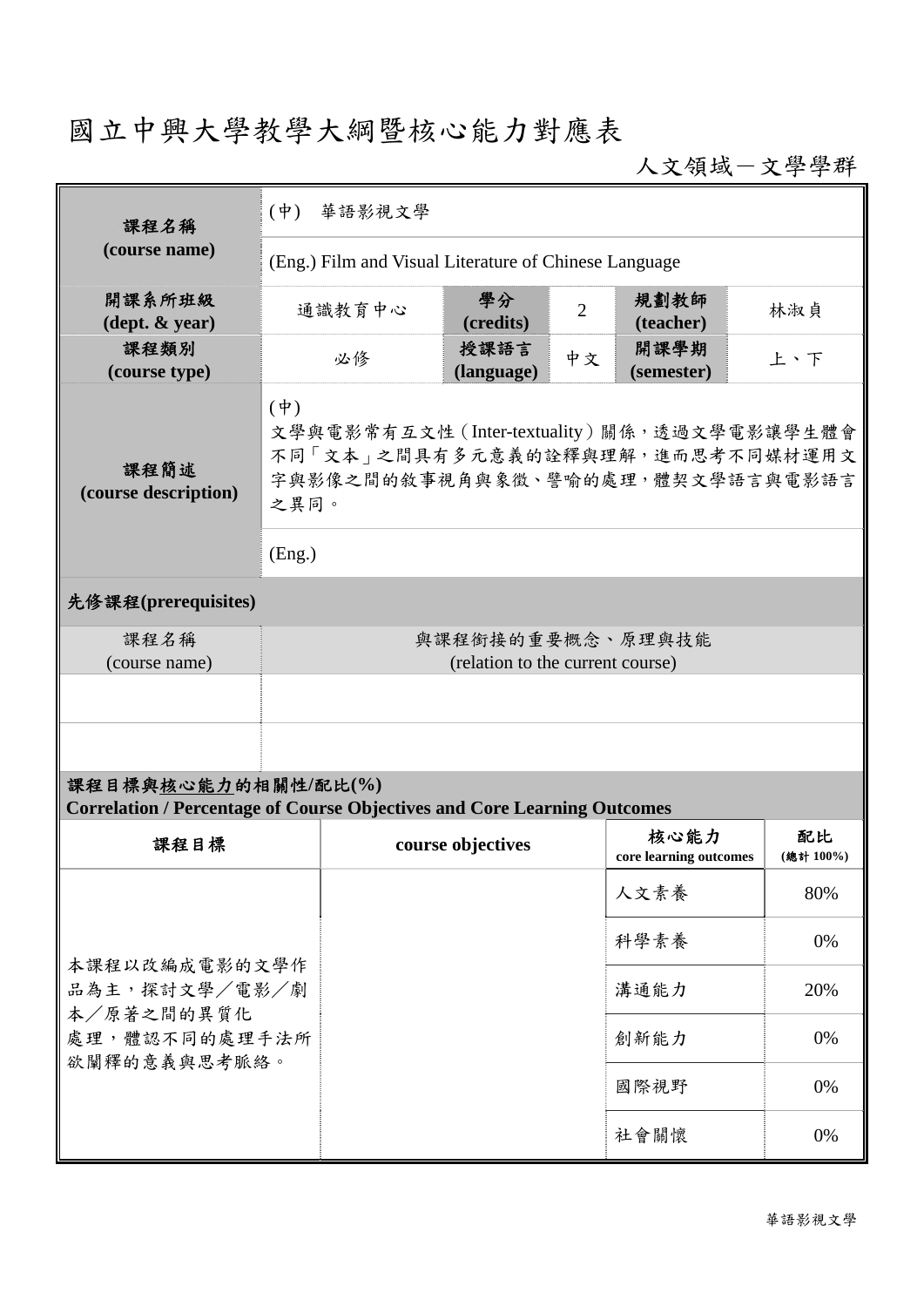## 課程目標之教學方法與評量方式

**Teaching Strategies and Assessment Methods for Course Objectives**

| 課程目標 | 教學方法        | 評量方式                                                      |
|------|-------------|-----------------------------------------------------------|
| 同上段  | 講授<br>討論/報告 | 期中考 20%<br>期末考 20%<br>分組討論 20%<br>期末作業 20%<br>平時勤惰與反應 20% |

## 授課內容(單元名稱與內容、習作**/**考試進度、備註) **(course content and homework/tests schedule)**

| 週次             | 授                                      | 課 | 大 | 綱 |  |
|----------------|----------------------------------------|---|---|---|--|
| $\mathbf{1}$   | 影視文學課程簡介,遴選班代,確定分組名單                   |   |   |   |  |
| $\overline{2}$ | 電影理論概述一:影像、色彩、光影、場景、鏡頭                 |   |   |   |  |
| 3              | 電影理論概述二:敘述觀點、旁白、蒙太奇                    |   |   |   |  |
| $\overline{4}$ | 進行文學文本閱讀與討論:兒子的大玩偶                     |   |   |   |  |
| 5              | 電影文學欣賞:兒子的大玩偶<br>討論黃春明的關懷              |   |   |   |  |
| 6              | 進行文學文本閱讀與討論:無卵頭家                       |   |   |   |  |
| $\overline{7}$ | 電影文學欣賞:無卵頭家<br>討論性器崇拜的文化觀點             |   |   |   |  |
| 8              | 進行文學文本閱讀與討論:嫁妝一牛車                      |   |   |   |  |
| 9              | 電影文學欣賞:嫁妝一牛車<br>討論王禎和敘寫旨趣:生存與情欲        |   |   |   |  |
| 10             | 期中考                                    |   |   |   |  |
| 11             | 閲讀文學文本與討論:霸王別姬                         |   |   |   |  |
| 12             | 電影文學欣賞:霸王別姬<br>討論身份認同與性別認同             |   |   |   |  |
| 13             | 閲讀文學文本與討論:白玫瑰與紅玫瑰                      |   |   |   |  |
| 14             | 電影文學欣賞:白玫瑰與紅玫瑰<br>進行張愛玲敘寫旨趣討論:妻子與情人之關係 |   |   |   |  |
| 15             | 閲讀文學文本:那人那山那狗                          |   |   |   |  |
| 16             | 電影文學欣賞:那人那山那狗<br>討論職業、志業與興趣            |   |   |   |  |
| 17             | 討論文學和電影語言表述手法之異同                       |   |   |   |  |